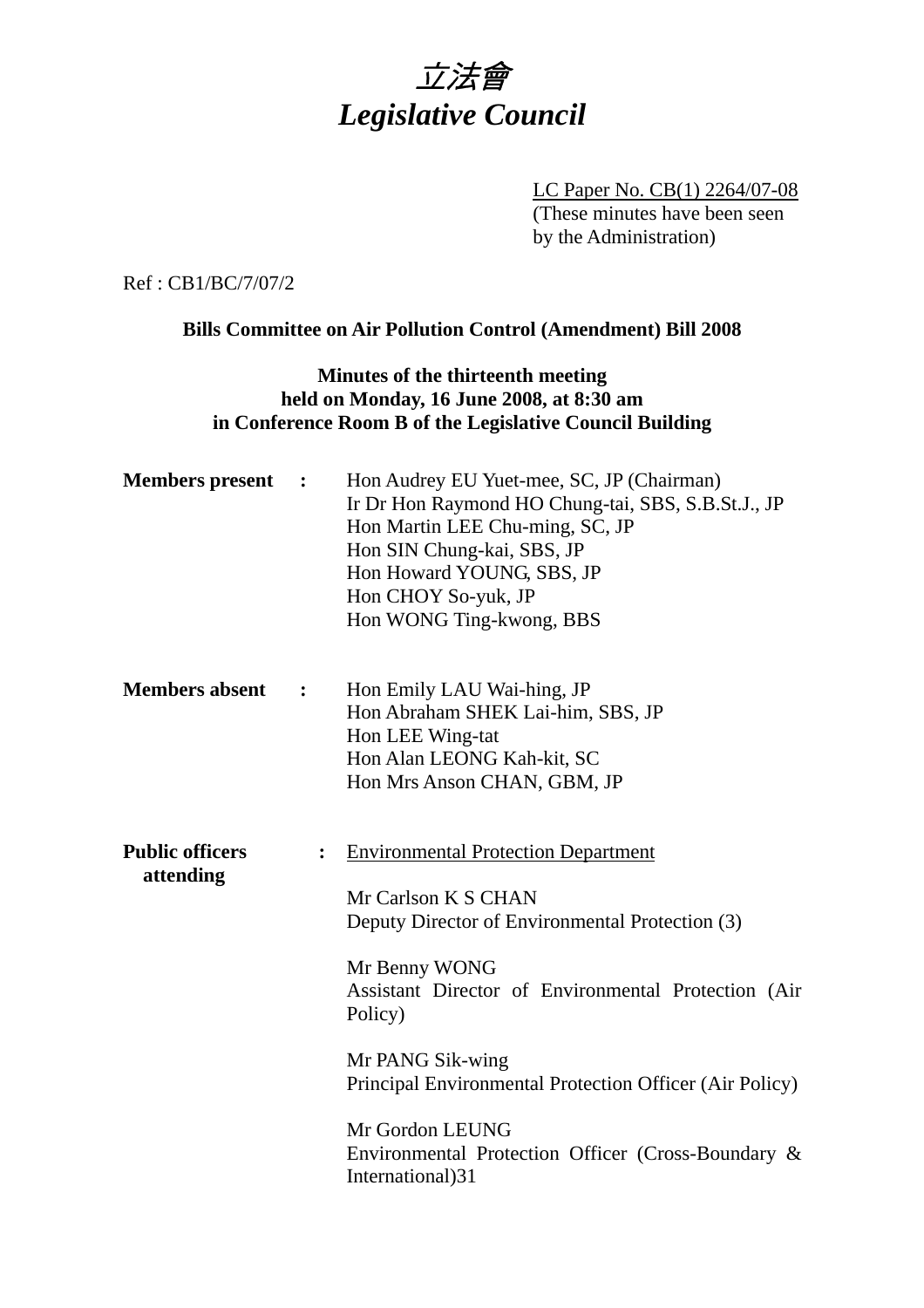# $-2-$ Department of Justice

Ms Amy CHAN Senior Government Counsel

| <b>Clerk in attendance:</b> | Miss Becky YU<br>Chief Council Secretary (1)1      |
|-----------------------------|----------------------------------------------------|
| Staff in attendance :       | Miss Winnie LO<br><b>Assistant Legal Adviser 7</b> |
|                             | Mrs Mary TANG<br>Senior Council Secretary (1)2     |

| <b>Meeting with the Administration</b>                                   |                                   |     |
|--------------------------------------------------------------------------|-----------------------------------|-----|
| (LC Paper No. $CB(1)1925/07-08(01)$ -- List of follow-up actions arising |                                   |     |
|                                                                          | from discussion at the meeting on |     |
|                                                                          | 13 June 2008; and                 |     |
| LC Paper No. $CB(1)1925/07-08(02)$ -- Administration's                   | response                          | to  |
|                                                                          | LC Paper                          | No. |
|                                                                          | $CB(1)$ 1925/07-08(01))           |     |

The Committee deliberated (Index of proceedings attached at **Annex A**).

2. Members supported the Chairman to move a Committee Stage amendment (CSAs) on behalf of the Bills Committee to include regulation of carbon dioxide  $(CO<sub>2</sub>)$ in the Bill. The Assistant Legal Adviser 7 was requested to prepare a draft CSA for members' consideration.

3. Members noted Miss CHOY So-yuk's intention to move CSAs to limit the validity of emission reduction projects under a recognized emission trading scheme to three years, and to include imprisonment of six months, in addition to a fine, for offence under new section 30B(2).

# **II Any other business**

4. There being no other business, the meeting ended at 10:43 am.

Council Business Division 1 Legislative Council Secretariat 15 August 2008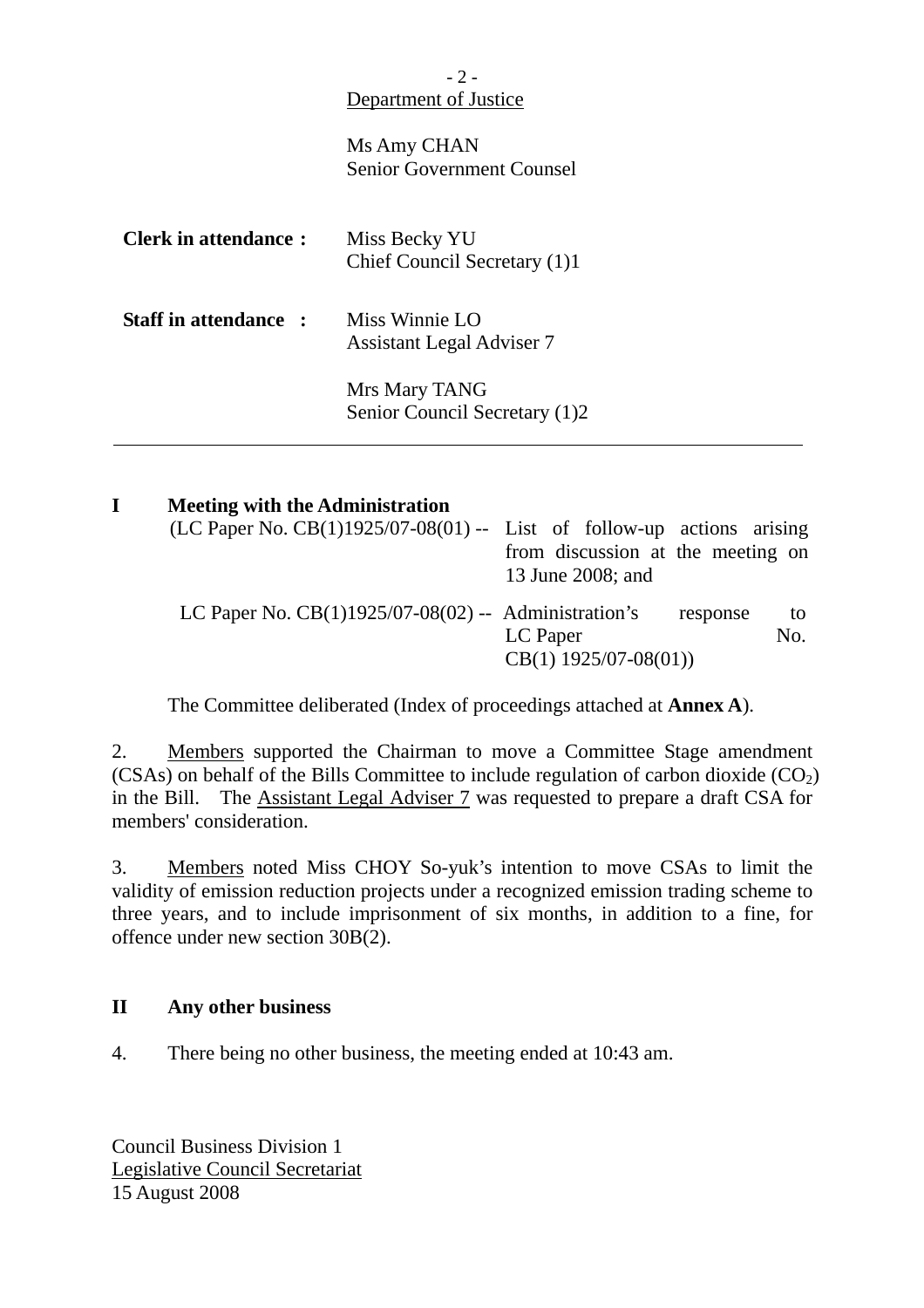#### **Proceedings of the Bills Committee on Air Pollution Control (Amendment) Bill 2008 Meeting on Monday, 16 June 2008, at 8:30 am in Conference Room B of the Legislative Council Building**

| <b>Time Marker</b> | <b>Speaker</b>                                   | Subject(s)                                                                                                                                                                                                                                                                                                                                                                                                                                                                                                              | <b>Action</b><br><b>Required</b> |
|--------------------|--------------------------------------------------|-------------------------------------------------------------------------------------------------------------------------------------------------------------------------------------------------------------------------------------------------------------------------------------------------------------------------------------------------------------------------------------------------------------------------------------------------------------------------------------------------------------------------|----------------------------------|
| 000000 - 000615    | Chairman<br>Administration<br>Mr WONG Ting-kwong | Discussion on the Administration's response<br>to the list of follow-up actions arising from<br>the discussion at the meeting on 13 June<br>2008 (LC Paper No. CB(1) 1925/07-08(02))                                                                                                                                                                                                                                                                                                                                    |                                  |
| 000616 - 001258    | Chairman<br>Administration                       | Examination of the finalized Committee<br>Stage amendments (CSAs) at the Annex to<br>LC Paper No. CB(1) 1925/07-08(02)                                                                                                                                                                                                                                                                                                                                                                                                  |                                  |
| 001259 - 001725    | Mr SIN Chung-kai<br>Chairman<br>Administration   | Discussion on whether local power plants<br>should be allowed to use the emission credits<br>in respect of a project under a recognized<br>emission trading scheme (ETS) to meet the<br>emission caps for an indefinite period<br>Administration's response -<br>(a) proposed new Schedule 2C which<br>provided that a local power plant could<br>only acquire a total quantity of emission<br>credits which was no more than 15% of<br>the quantity of emission allowances<br>allocated to it at the beginning of that |                                  |
|                    |                                                  | emission year;<br>(b) given the significant investment involved<br>in taking forward additional emission<br>reduction projects, local power plants<br>would have no incentive to participate in<br>recognized ETS if these projects would<br>only be valid for a very limited period;<br>(c) imposition of a limit on the validity of an<br>emission reduction project was not<br>acceptable lest this would affect the                                                                                                 |                                  |
|                    |                                                  | viability of recognized ETS; and<br>(d) in any case, it was unlikely that these<br>projects would yield emission credits for<br>an indefinite period given that emission<br>standards in both places would be<br>progressively tightened over time                                                                                                                                                                                                                                                                      |                                  |
| 001726 - 002225    | Mr SIN Chung-kai<br>Chairman                     | Mr SIN Chung-kai's concerns -<br>(a) more effective<br>such<br>measures,<br>as<br>development<br>of<br>renewable<br>energy,                                                                                                                                                                                                                                                                                                                                                                                             |                                  |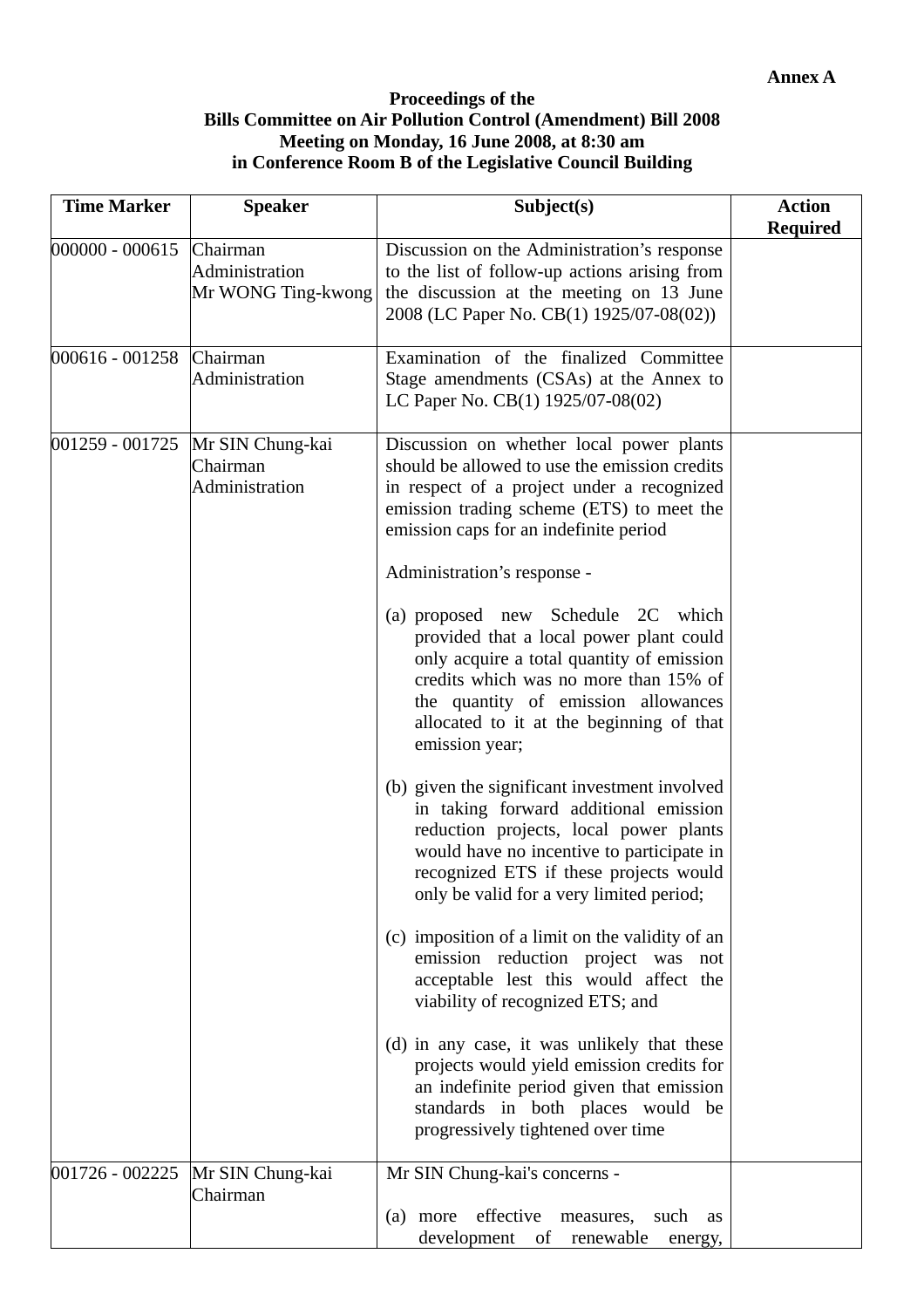| $-2-$              |                                                                      |                                                                                                                                                                                                                                                                                                              |                                  |
|--------------------|----------------------------------------------------------------------|--------------------------------------------------------------------------------------------------------------------------------------------------------------------------------------------------------------------------------------------------------------------------------------------------------------|----------------------------------|
| <b>Time Marker</b> | <b>Speaker</b>                                                       | Subject(s)                                                                                                                                                                                                                                                                                                   | <b>Action</b><br><b>Required</b> |
|                    |                                                                      | should be introduced to reduce carbon<br>dioxide $(CO2)$ emissions; and                                                                                                                                                                                                                                      |                                  |
|                    |                                                                      | (b) the Bill would be incomplete without<br>the control on CO <sub>2</sub> emissions                                                                                                                                                                                                                         |                                  |
| 002226 - 003910    | Chairman<br>Mr SIN Chung-kai<br>Mr WONG Ting-kwong<br>Administration | Discussion on whether control on $CO2$<br>emissions should be included in the Bill, and<br>whether a limit should be imposed on the<br>validity of emission reduction projects                                                                                                                               |                                  |
|                    |                                                                      | Mr SIN Chung-kai's support that CSA to<br>include control on CO <sub>2</sub> emissions should be<br>moved by the Chairman on behalf of the<br>Bills Committee.<br>It would be for the<br>President to decide whether the CSA<br>concerned was allowed                                                        |                                  |
|                    |                                                                      | Mr WONG Ting-kwong's enquiry on<br>whether the Administration would consider<br>setting a timeframe within which control of<br>CO <sub>2</sub> emissions would be implemented.<br>Consideration should also be given to<br>implementing greening measures to reduce<br>$CO2$ emissions                       |                                  |
|                    |                                                                      | Administration's explanation<br>the<br>on<br>difficulties and implications involved in<br>controlling CO <sub>2</sub> emissions.<br>Nevertheless,<br>studies on Air Quality Objectives and<br>climate change were being conducted and<br>expected to be completed by late 2008 and<br>late 2009 respectively |                                  |
| 003911 - 004925    | Mr Martin LEE                                                        | Mr Martin LEE's views -                                                                                                                                                                                                                                                                                      |                                  |
|                    | Administration<br>Chairman                                           | (a) there was a need to open up the<br>electricity<br>market<br>and<br>introduce<br>competition<br>encourage<br>to<br>power<br>companies<br>adopt<br>to<br>more<br>environment-friendly<br>for<br>means<br>electricity generation;                                                                           |                                  |
|                    |                                                                      | (b) support for setting of a limit on the<br>validity of emission reduction project<br>under a recognized ETS; and                                                                                                                                                                                           |                                  |
|                    |                                                                      | (c) local power companies should<br>be<br>allowed to acquire emission credits<br>through emission trading only after they<br>had exercised due diligence to meet the<br>emission caps                                                                                                                        |                                  |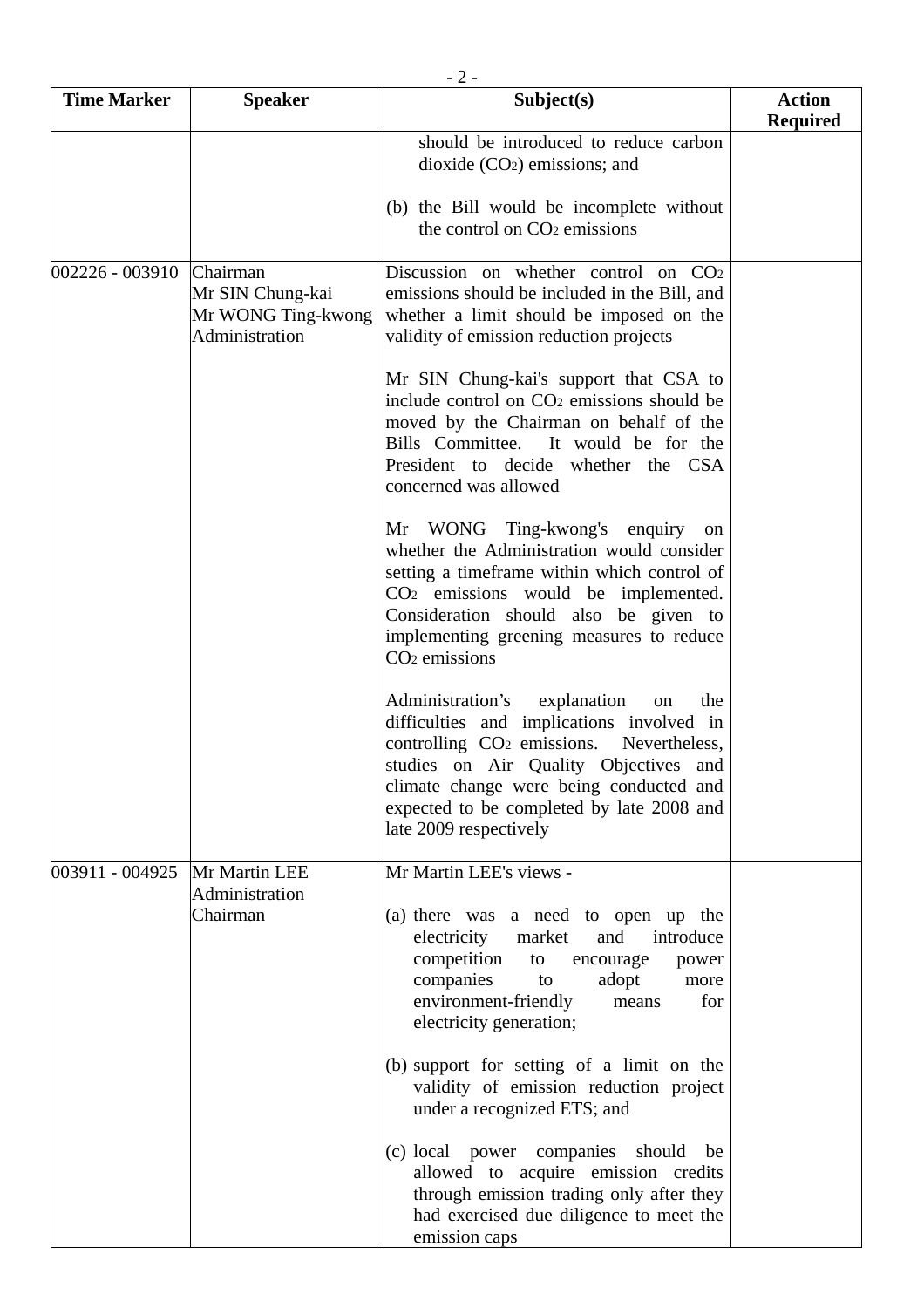|                    | $-3-$                              |                                                                                                                                                                                                                                                                                                                                                                                                                                                                                                                                                                                                                                                                                                                                                                                                                                                                                                                                            |                                  |  |
|--------------------|------------------------------------|--------------------------------------------------------------------------------------------------------------------------------------------------------------------------------------------------------------------------------------------------------------------------------------------------------------------------------------------------------------------------------------------------------------------------------------------------------------------------------------------------------------------------------------------------------------------------------------------------------------------------------------------------------------------------------------------------------------------------------------------------------------------------------------------------------------------------------------------------------------------------------------------------------------------------------------------|----------------------------------|--|
| <b>Time Marker</b> | <b>Speaker</b>                     | Subject(s)                                                                                                                                                                                                                                                                                                                                                                                                                                                                                                                                                                                                                                                                                                                                                                                                                                                                                                                                 | <b>Action</b><br><b>Required</b> |  |
|                    |                                    | Administration's explanation -<br>(a) ETS aimed at providing a flexible and<br>cost-effective means to achieve the<br>emission reduction targets.<br>As ETS<br>was operated on a project basis,<br>interested power plants had to plan and<br>invest in the emission reduction projects<br>well in advance in order to generate the<br>emission credits for trading. Setting too<br>many pre-conditions for participation in<br>ETS would render it not operationally<br>viable; and<br>(b) the adoption of additional emission<br>reduction projects by eligible power<br>plants under a recognized ETS would<br>help improve regional air quality                                                                                                                                                                                                                                                                                        |                                  |  |
| 004926 - 005608    | Miss CHOY So-yuk<br>Administration | Miss CHOY So-yuk's views -<br>(a) local power plants would have no<br>incentive to improve their emission<br>performances if they were allowed an<br>easier and cheaper alternative to increase<br>their quantity of allocated allowances<br>through acquisition of emission credits<br>under a recognized ETS;<br>(b) ETS as proposed would allow local<br>power plants to use the emission credits<br>in respect of a ETS project to meet the<br>emission caps for an indefinite period;<br>(c) emission trading should only be allowed<br>on a short-term basis, and could not be<br>taken as a total solution for local power<br>plants to meet their emission caps. As<br>such, a limit should be imposed on the<br>validity of emission reduction projects<br>Administration's reiteration on the benefits<br>of ETS, and the reasons why it was not<br>appropriate to set a limit on the validity of<br>emission reduction projects |                                  |  |
| 005609 - 010448    | Ir Dr Raymond HO<br>Administration | Ir Dr Raymond HO's views -<br>(a) emission reduction projects required<br>significant investments and long lead<br>time for implementation, and thus the<br>imposition of a limit on the validity of<br>these projects was not appropriate;                                                                                                                                                                                                                                                                                                                                                                                                                                                                                                                                                                                                                                                                                                |                                  |  |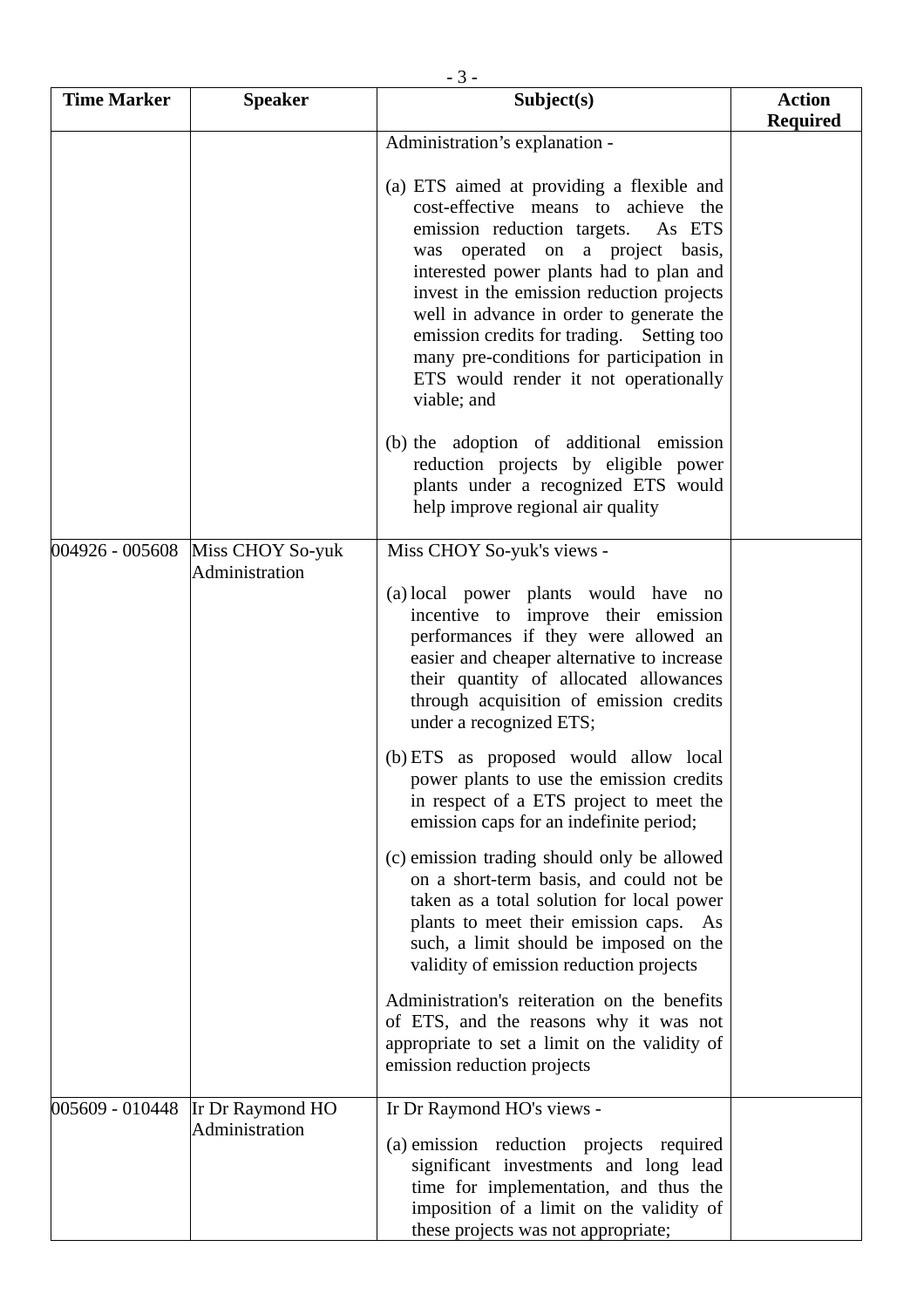| $-4-$              |                                                        |                                                                                                                                                                                                                                                                                      |                                  |
|--------------------|--------------------------------------------------------|--------------------------------------------------------------------------------------------------------------------------------------------------------------------------------------------------------------------------------------------------------------------------------------|----------------------------------|
| <b>Time Marker</b> | <b>Speaker</b>                                         | Subject(s)                                                                                                                                                                                                                                                                           | <b>Action</b><br><b>Required</b> |
|                    |                                                        | (b) it was also not appropriate to impose an<br>emission cap on CO <sub>2</sub> emission, given<br>that there was at present no commercially<br>viable means to reduce CO <sub>2</sub> emissions<br>from power generation using fossil fuels;<br>and                                 |                                  |
|                    |                                                        | (c) an initial emission reduction project<br>should be tried out as a start to assess the<br>viability of the recognized ETS                                                                                                                                                         |                                  |
| 010449 - 013227    | Miss CHOY So-yuk<br>Chairman<br>Administration         | Miss CHOY So-yuk's concerns -<br>(a) the two local power companies had<br>colluded with the Administration in<br>formulating the proposed ETS;                                                                                                                                       |                                  |
|                    |                                                        | (b) the Administration had no intention to<br>open up the electricity market, given that<br>only 1% of the total emission allowances<br>would be offered to new comers; and                                                                                                          |                                  |
|                    |                                                        | (c) the two local power companies were<br>allocated<br>able<br>increase<br>their<br>to<br>through<br>acquisition<br>allowances<br>of<br>emission credits under a recognized<br>ETS, which was a cheaper and easier<br>alternative to meet emission caps, for an<br>indefinite period |                                  |
| 013228 - 015700    | Miss CHOY So-yuk<br>Chairman<br>Administration<br>ALA7 | Discussion<br><b>Miss</b><br><b>CHOY</b><br>So-yuk's<br>on<br>proposal to limit the validity of emission<br>reduction projects under a recognized ETS<br>for a period of three years                                                                                                 |                                  |
|                    |                                                        | Administration's disagreement to the setting<br>of a specified time frame on the validity of<br>an emission reduction project without taking<br>into account the nature of the project                                                                                               |                                  |
|                    |                                                        | Mr WONG Ting-kwong's views that there<br>might not be a need to specify a fixed time<br>frame for emission reduction projects, if the<br>Administration would assure members that<br>the validity of these projects would unlikely<br>be extended for an indefinite period           |                                  |
|                    |                                                        | Mr SIN Chung-kai's concern that the setting<br>of a time-frame for the projects would limit<br>flexibility and would not be conducive to<br>emission trading                                                                                                                         |                                  |